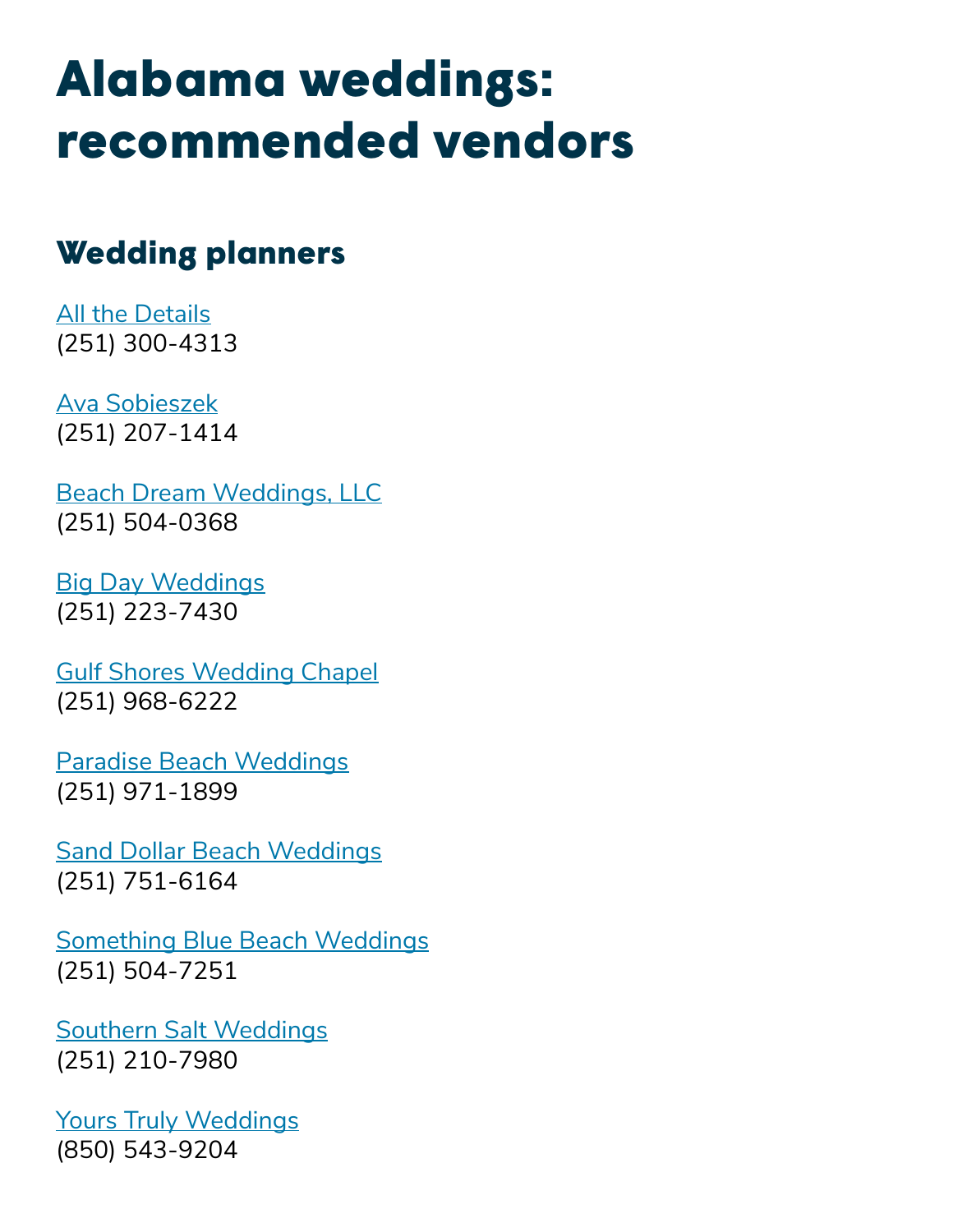## **Bakeries**

[A Specialty Bakery](https://www.facebook.com/A-Specialty-Bakery-209752205701875/) (251) 968-2253

[Buzz Catz](http://www.buzzcatzcoffeeandsweets.com/) (251) 980-2899

[Gourmet Goodies](https://gourmetgoodiesdaphne.blogspot.com/) (251) 239-6325

#### Bridal & tuxedo shops

[Anthony's Bridal](http://www.anthonysbridalandtuxedo.com/) (251) 943-3929

## **Caterers**

[Alabama Coastal Catering](http://alabamacoastalcatering.com/) (251) 233-7063 (251) 233-6003

[The Hangout Hospitality](https://www.thehangout.com/) (251) 948-3030

[Naman's Catering](http://namanscatering.com/) (251) 473-3900

[Orange Beach Concierge](https://orangebeachconciergeservices.com/) (251) 228-6729

[Katy's Catering](http://katyscatering.com/) (251) 752-5202

[Gourmet Goodies](https://gourmetgoodiesdaphne.blogspot.com/) (251) 239-6325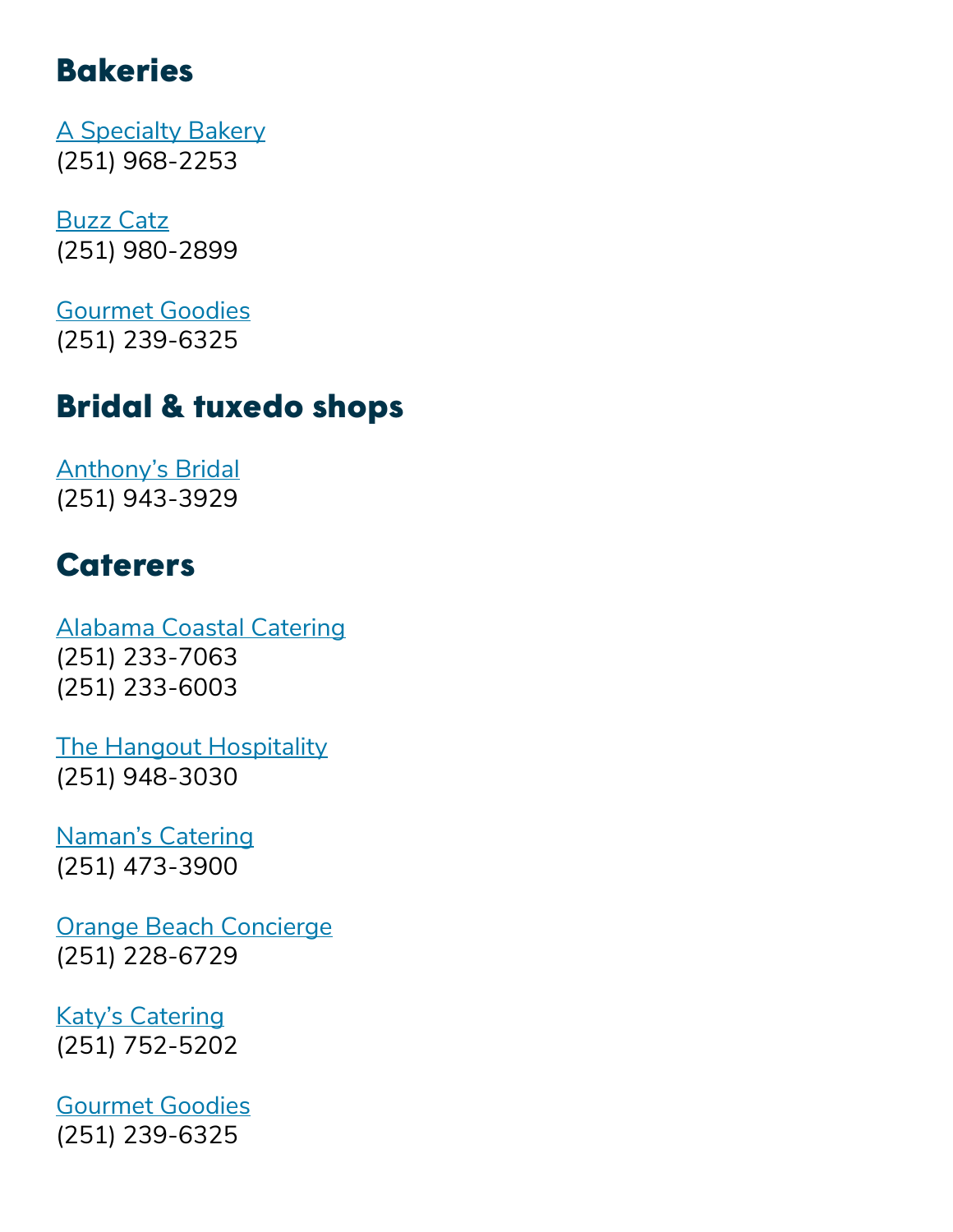[Big Fish](https://bigfishrestaurantbar.com/) (251) 981-5516

# DJs and lighting

[Southern Sounds Lighting, DJ, & Coordination](http://www.southernsounds.org/) (251) 219-4665

DJ Clary (251) 366-2828

#### Event rentals

[Uptown Event Rentals](https://www.uptowneventrentals.com/) (251) 943-4882

[Miller's Grand Events](http://millersgrandevents.com/) (251) 625-4910

Kents Special Events (850) 932-3505

#### Florists

[Coastal Flowers and Design](https://www.coastalflowersanddesign.com/) (251) 968-7673

[Stemz](http://www.stemzflowers.com/) (251) 943-2837

## Makeup

Kathryn McCoy Dinges, Makeup Artist (251) 680-5023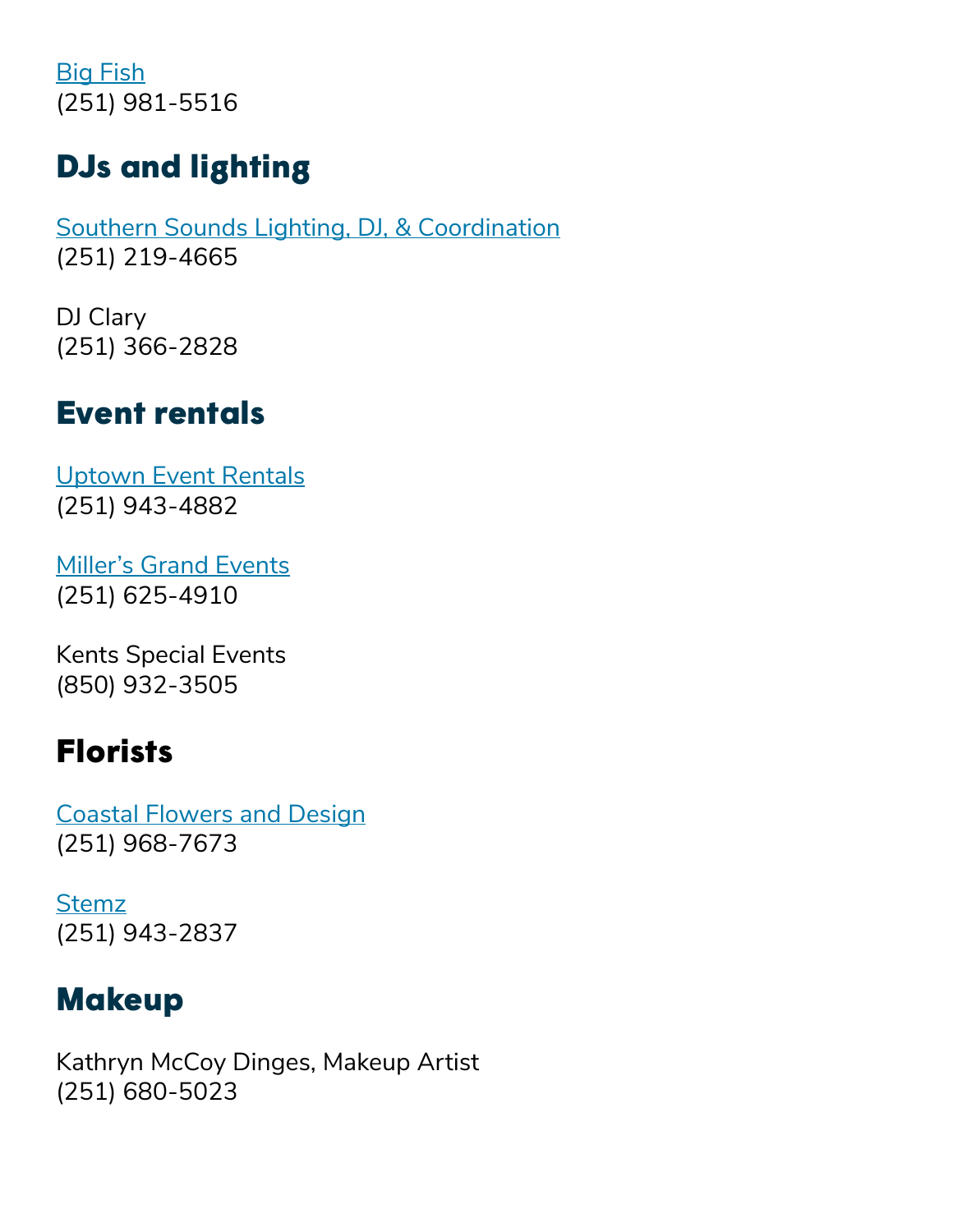[K&M Hair Studio](https://www.facebook.com/kmhairstudiogulfshores/) (251) 943-2229

[Salon Karma](https://www.facebook.com/salonkarma36542/) (251) 923-4477

## Transportation services

[Luxury Limo](https://luxurylimollc.com/index.html) (251) 968-6994

Millennium Limousines (850) 453-9395

[Prestige Limousine](http://www.limo1010.com/) (850) 457-1010

# Shuttle services

[Coastal Express Shuttle and Cab](https://www.coastalexpressshuttle.com/) (251) 923-8386

Beach Bum Trolley (850) 941-2876

## Ordained ministers

Al Moore (251) 599-3758

[Pastor Glenn](https://www.alabamabeachwedding.com/) (251) 504-0368